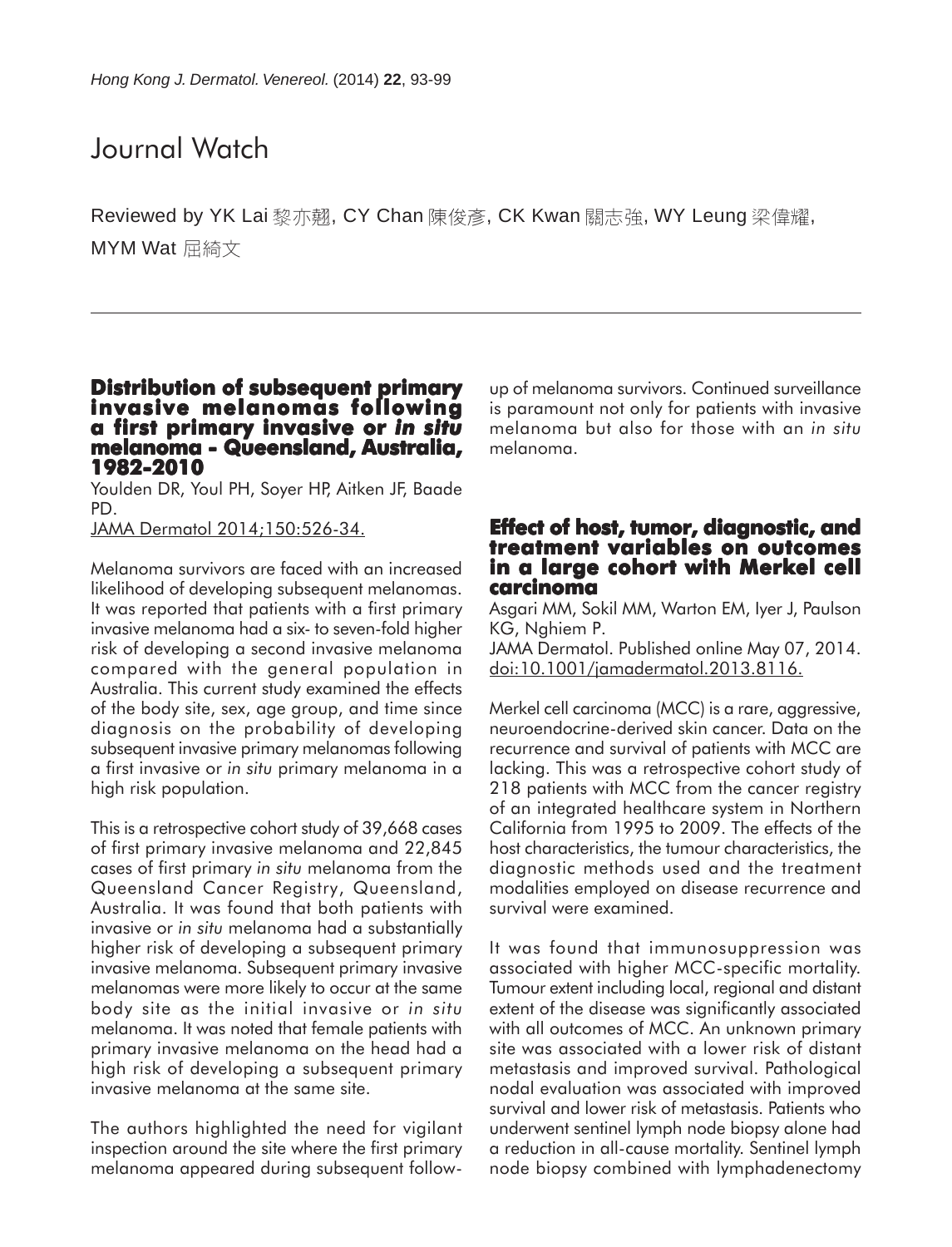was also associated with reductions in all-cause and MCC-specific mortality and with reduction in the risk for metastasis of borderline significance. Radiation therapy was associated with a decreased risk of loco-regional recurrence. Chemotherapy was not associated with any alteration in outcome.

The findings of this study have certain clinical implications. Pathological nodal evaluation should be used in prognostic evaluation since it is associated with improved outcomes. Radiation therapy may be the preferred adjuvant treatment modality in view of the decreased risk of locoregional recurrence of MCC. Adjuvant chemotherapy is not associated with survival benefit despite its important role in palliation.

#### **Field evaluation of the CRT and ACON chlamydia point CON chlamydia point-of-care tests in a tropical, low resource setting**

Hurly DS, Buhrer-Skinner M, Badman SG, Bulu S, Tabrizi SN, Tarivonda L, et al. Sex Transm Infect 2014;90:179-84.

Chlamydial infection is a common sexually transmitted infection (STI). Although DNA-based laboratory test provides high sensitivity and specificity, it requires the patients to return for the result that may cause default and delay in treatment. A well performed point-of-care (POC) test can offer the test and treatment within a visit that not only improves compliance but also decreases the default rate. The aim of the study is to evaluate two commercial available POC tests − "Chlamydia Rapid Test (CRT) and ACON Chlamydia Rapid Test Device (ACON) by comparing them with standard nucleic acid amplification test (NAAT). Both of these POC tests are immunoassay-based tests.

In this study, 379 individuals (156 men and 223 women) had valid CRT  $+$  NAAT. The sensitivity and specificity of the CRT in men were 41.4% (95% CI 23.5%-61.1%) and 89.0% (95% CI 82.2%- 93.8%) respectively. In women, the sensitivity of CRT was 74.2% (95% CI 61.5%-84.5%) and the specificity was 95.7% (95% CI 91.3%-98.2%). A total of 207 individuals (132 men and 75 women) had  $ACON + NAAT$ . The sensitivity in men was 43.8% (95% CI 19.8%-70.1%) and the specificity

was 98.3% (95% CI 93.9%-99.8%). In women, the sensitivity of ACON was 66.7% (95% CI 22.3%- 95.7%) and the specificity was 91.3% (95% CI 82.0%-96.7%).

The authors concluded that the high false-positive results would cause overtreatment and social labelling whereas genuine cases would be missed due to the high proportion of false negatives. The performance of both commercially available POC tests is well below the level stated by the manufacturer and is unlikely to be helpful in the clinic setting.

# **Sleep quality in efavirenz-treated Chinese HIV patients Chinese** − **comparing between GT and GG genotype of T genotype of CYP2B6-516 G/T polymorphisms**

Lee SS, To KW, Lee MP, Wong NS, Chan DP, Li PC, et al.

Int J STD AIDS 2014;25:193-200.

Efavirenz (EFV) is a non-nucleoside reverse transcriptase inhibitor used in highly active antiretroviral therapy. It can be conveniently given in single daily dose but neuropsychiatric side effects are common especially affecting the sleeping quality such as insomnia, reduced sleep efficiency and vivid dreams. These adverse effects are more prominent shortly after the initiation of the EFV and often resolved at week four. Though such toxicity is short-lived, discontinuation and switching treatment may be needed. The aim of the present study is to assess the pattern of sleep problems in EFV treated Chinese HIV patients in an one-year observational period by using Pittsburgh sleep quality index (PSQI) focussing on the associations with plasma EFV levels and CYP2B6-516 G/T genotype. The PSQI has an overall score from 0 to 21 with the higher mark indicating poorer sleep quality. The authors deliberately excluded TT genotype since it is associated with a very high plasma level of EFV and TT only accounts for a small proportion of all EFV-treated patients in any population because of the low allelic frequency.

A total of 72 treatment naive HIV-positive Chinese patients were recruited. All were male except five. The mean age was 39.2±10.3 years at diagnosis. None of them had neuropsychiatric disorders or were put on neuropsychiatric medications. The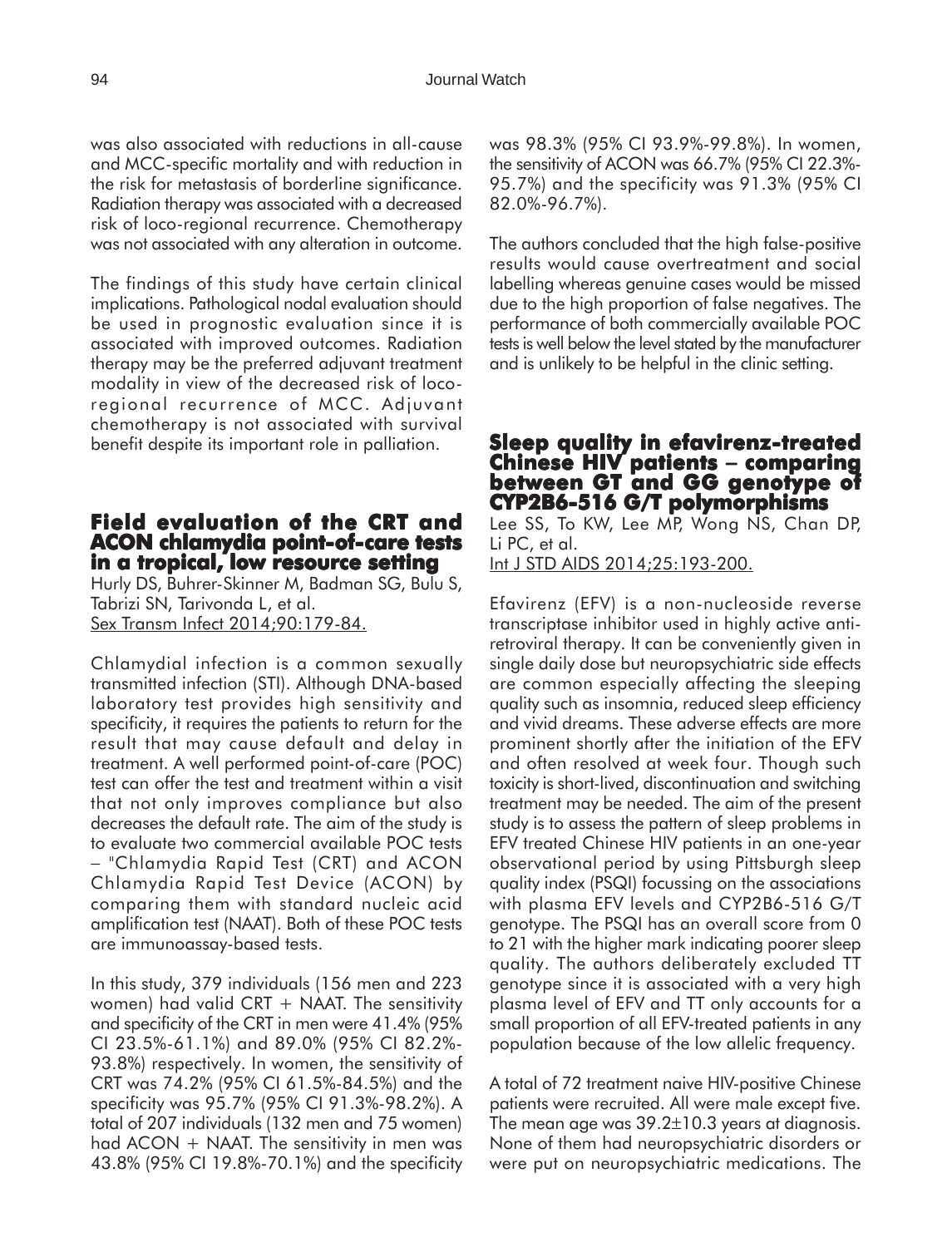seven components of sleep quality could be differentiated in this study: duration of sleep; sleep disturbance; sleep latency; day dysfunction; sleep efficiency; perceived overall sleep quality and the need for sleeping medications. Overall, 47% patients had a worsened PSQI at week four when compared with that at baseline. Comparing between GT and GG genotype, the median PSQI was higher for GT than GG at 6 months (6 vs 4, p<0.05) while there was no difference in baseline, week four and 12 months. Also, a higher proportion of GT patients had significant poorer score for day dysfunction at week four (13% vs 7%) and 6 months (8% vs 0%) when compared with GG. Although the GT group had a higher EFV level (defined as  $>4$  mg/L), there was no difference between sleep quality and plasma EFV level.

In conclusion, this study showed that the plasma level of EFV was higher and there was a tendency to cause sleep problems in the GT genotype. Although high plasma level and sleep problems are harmless, patients should be well informed of these side effects before starting EFV containing regimen so as to reduce the chance of treatment withdrawal.

#### **Effect of psoriasis activity on epidermal growth factor (EGF) and the concentration of soluble EGF receptor in serum and plaque scales** Flisiak I, Szterling-Jaworowska M, Baran A, Rogalska-Taranta M.

Clin Exp Dermatol 2014;39:461-7.

Upon binding to epidermal growth factor receptors (EGFR), epidermal growth factors (EGF) act by regulating keratinocytic cell growth, proliferation and differentiation and are known to be over-expressed in the keratinocytes of psoriatic skin. The present study aimed to investigate the serological levels of EGF and soluble EGFR in the lesional scales of patients with severe psoriasis. Their association with the clinical disease activities was also analysed. Fifty-one patients with severe chronic plaque psoriasis and 15 healthy controls were included in this study. Serum samples and plaque scales from the patients were collected. Concentrations of EGF

and EGFR in both serum and lesional scales were measured. The mean serum EGF concentration in patients appeared to be higher than that in the controls  $(701\pm72 \text{ vs } 586\pm63 \text{ pg/mL})$ , but the difference did not reach statistical significance. The mean serum concentration of EGFR was significantly lower than that in the controls  $(40.8 \pm 1.4 \text{ vs } 86.4 \pm 11.3 \text{ ng/mL})$  (p < 0.001). The serological levels of EGF showed a positive correlation and EGFR showed a negative correlation with PASI (p<0.05). Serological EGF had the highest mean level (914±138 pg/mL) in patients with PASI >20. However, no correlation was observed between PASI and EGF content in scales. The authors concluded that patients with psoriasis had increased serological levels of EGF and decreased EGFR levels and that EGF and EGFR levels correlated with disease severity. In practice, the authors suggested that measurement of the serological levels of EGF and EGFR could be considered as an objective assessment of disease severity in patients with psoriasis. Also, there might be a possible role of EGFR inhibitors in the treatment of psoriasis.

#### **Patch testing for vulval symptoms: our experience with 282 patients**

Al-Niaimi F, Felton S, Williams J. Clin Exp Dermatol 2014; 39:439-42.

Allergic contact dermatitis (ACD) of the vulva can be primary or secondary to underlying vulval dermatoses. There is a lack of knowledge on the allergens responsible for the condition. The present study analysed the incidence of vulval ACD and the responsible allergens in 282 patients over a 6-year period. A retrospective review of all patients with vulval symptoms in a tertiary centre was carried out. In the study, 282 patients underwent patch tests. Patients aged between 14 to 89 years and the incidence of vulval ACD was found to be 54%. Seventeen percent of patients had vulval symptoms for over 10 years. Pruritus was the commonest presenting complaint. Thirtynine percent of patients had positive reactions to two to four allergens and 8% to more than four allergens. Forty-nine percent of the positive allergens correlated to clinical presentation. Among the positive allergens, nickel was the commonest positive finding. However, it was often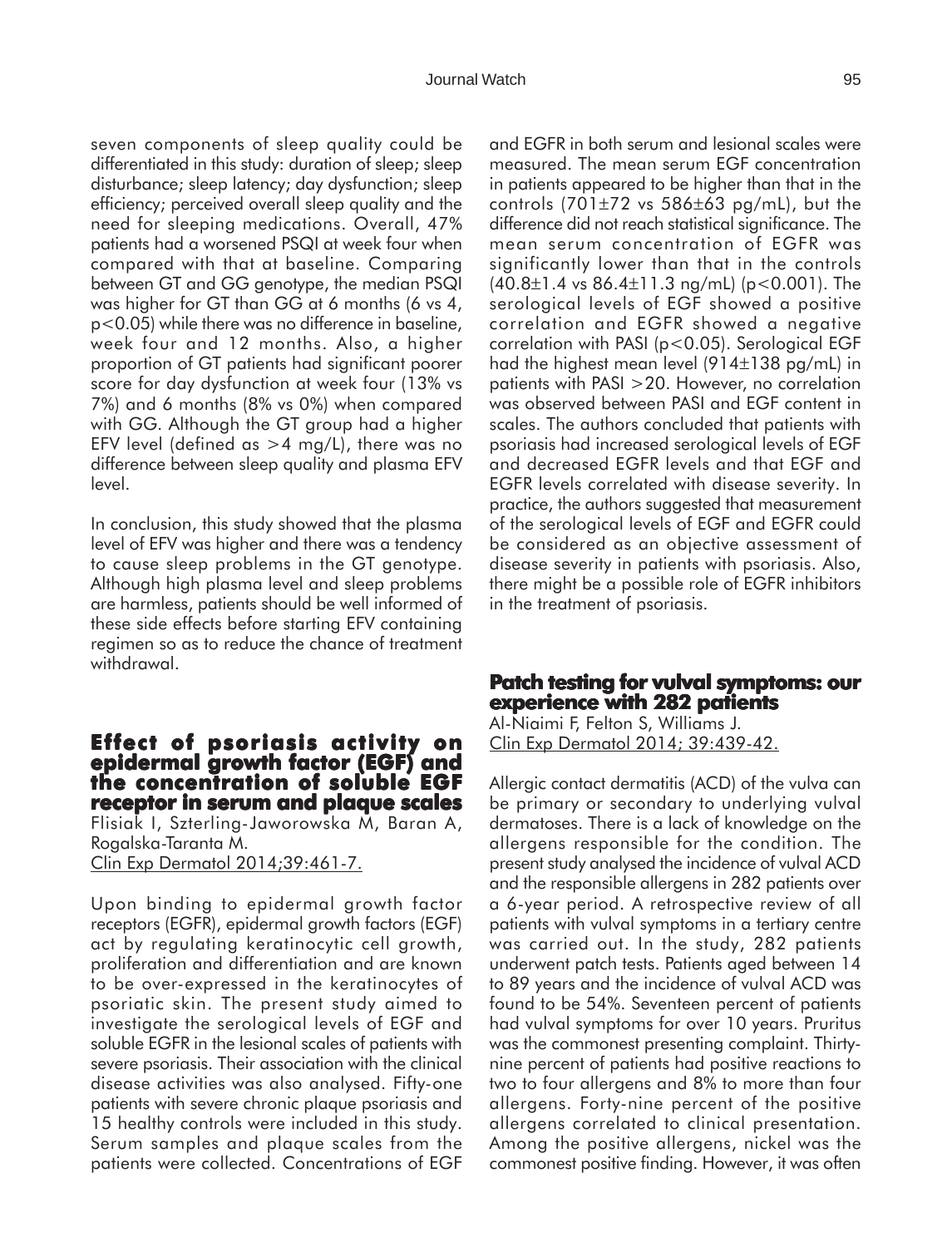not clinically relevant based on history. Clinically important and common allergens included fragrances, topical antibiotics and anaesthetics (in descending order: neomycin, fragrance mix, Balsam of Peru). Predictors for positive reactions in patch tests included having long-standing symptoms and/or usage of multiple hand products in the affected areas. The authors concluded that patch testing should always be considered when evaluating patients with pruritus or non-specific vulval symptoms. Detailed history and physical examination are essential to identify clinically relevant allergens.

## **Simvastatin as a novel therapeutic agent for venous ulcers: a randomized, double-blind, placebo- controlled trial trial**

Evangelista MT, Casintahan MF, Villafuerte LL. Br J Dermatol 2014;170:1151-7.

This single centre randomised double-blind controlled trial was conducted at a dermatology centre in Manila from February 2012 to May 2013 to assess the efficacy and safety of simvastatin in venous ulcer healing. Patients aged 18-85 years who had received therapy for their venous ulcers during the study period were recruited. All patients were given simvastatin or placebo for a maximum of 10 weeks on top of standardised local management of ulcers. Sixty-six cases were finally included and randomised to treatment (simvastatin,  $n=32$ ) and control (placebo,  $n=34$ ) groups. The study showed that 90% of patients had complete ulcer closure in the simvastatin group compared with 34% of patients in the control group (RR 0.158, 95% CI 0.053-0.474). For ulcers ≤5 cm, subgroup analysis showed that all ulcers healed in the simvastatin group compared with only 50% of patients had closed ulcers in the control group (RR 0.10, 95% CI 0.0141-0.707) and the average healing times were 6.89 weeks and 8.40 weeks for the simvastatin and control groups respectively (p=0.001). For ulcers over 5 cm, 67% had closure with a mean healing time of 9.17 weeks in the simvastatin group, whereas none of these ulcers healed in the control group (RR 0.33, 95%

CI 0.132-0.840). The author thus concluded that the combination therapy of simvastatin and standard wound care was associated with a significant improvement in healing rate and time, as well as an improved patient quality of life in the management of venous ulcers.

#### **Risk factors for morphoea disease severity: a retrospective review of 114 paediatric patients**

Pequet MS, Holland KE, Zhao S, Drolet BA, Galbraith SS, Siegel DH, et al. Br J Dermatol 2014;170:895-900.

This single-centre retrospective study was conducted in USA to describe the natural history of morphoea and isolated clinical features that could help predict disease severity. Patients who had onset of morphoea prior to 18 years of age and received treatment at the study centre from 2000 to November 2011 were recruited. One hundred and fourteen subjects were finally included in the study. Among them, 55 patients (48%) had linear morphoea, 38 patients (33%) had circumscribed morphoea, 12 patients (11%) had generalised morphoea and nine patients (8%) had mixed morphoea. The median age of onset was seven years and the female: male ratio was 2.6:1. Extracutaneous manifestations were present in 27 subjects (24%) and joint involvement (17 subjects) was the most common manifestations followed by neurological involvement (10 subjects). Thirty-eight per cent of subjects with linear morphoea had extracutaneous involvement compared with 15% with generalised morphoea and 3% with circumscribed morphoea (p=0.0001). Thirty-six per cent of children with onset of morphoea prior to 10 years of age and 5% of children with morphoea onset after 10 years of age had extracutaneous manifestations (p=0.0002). Extracutaneous involvement was significantly associated with linear morphoea and early-onset disease in a multivariable model. The authors thus concluded that children with linear morphoea and disease onset before 10 years of age should be followed closely for extracutaneous manifestations and require early systemic medication to prevent disease complications.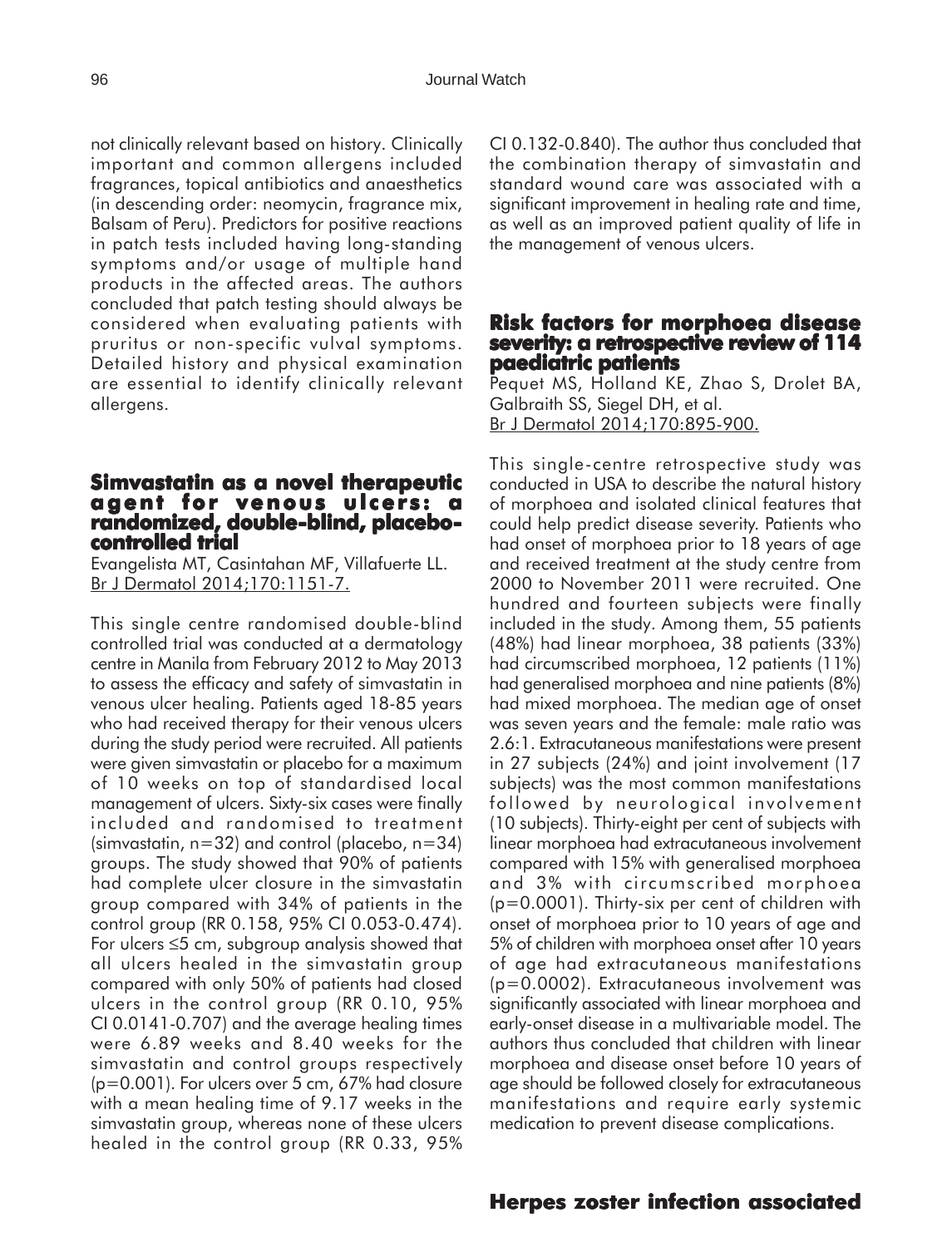#### **with acute coronary syndrome: with acute coronary syndrome: a population-based retrospective cohort study**

Wang CC, Lin CL, Chang YJ, Wang GJ, Sung FC, Kao CH.

Br J Dermatol 2014;170:1122-9.

This population-based cohort study was carried out in Taiwan to determine the risk of acute coronary syndrome (ACS) associated with herpes zoster infection. Patients with herpes zoster under National Health Insurance Research Database between 1999 and 2010 in Taiwan were included and were followed up until the end of 2010 to measure the incidence of ACS and 57 958 patients with herpes zoster and 231 832 control patients were finally included. Kaplan-Meier analyses and Cox proportional-hazards regression were used to measure the cumulative incidence of ACS and the hazard ratios (HR) respectively. There were 1053 patients with herpes zoster and 3318 control patients who were diagnosed with ACS over the 12-year follow-up period. The incidence rates for the herpes zoster and the control groups were 36.8 and 29.6 per 10 000 person-years respectively and the overall adjusted HR (aHR) of ACS was 1.15 for patients with herpes zoster (95% CI 1.07-1.24). The herpes zoster group had a significantly higher risk of ACS than the non-herpes zoster group (aHR 1.10, 95% CI 1.02-1.19) after the 1-year follow-up period as shown by analysis by the time lag. The authors therefore concluded that herpes zoster infection was associated with an increased risk of ACS.

#### **Prognostic value of BRAF mutations in localized cutaneous melanoma**

Nagore E, Requena C, Traves V, Guillen C, Hayward NK, Whitman DC, et al. J Am Acad Dermatol 2014;7:858-62.

BRAF mutations are frequently detected in melanoma. Despite various *in vitro* studies demonstrating its enhanced oncogenic effects, its prognostic implications on survival in localised melanoma is not fully understood.

In this retrospective study, the authors aimed at

evaluating the prognostic value of BRAF mutations in localised cutaneous melanoma. This study reviewed the database from Instituto Valenciano de Oncologia in Spain and patients with localised cutaneous melanoma over the extremities and trunk were selected. Those who presented with metastatic melanomas, multiple primary invasive melanomas, acral lentiginous melanomas and Spitzoid or naevoid lesions were excluded. Eligible patients were included only if sufficient DNA could be extracted for molecular analysis. All studied subjects were then tested for the presence of BRAF and NRAS mutation. Other confounding variables including age, sex, location of lesions, Breslow thickness, presence of ulcerations and tumour mitotic rate were recorded. The primary endpoint was overall survival and disease-free survival.

A total of 147 patients were included, with the median follow-up period of 49 months. Most tumours occurred over the trunk (63%), with a median thickness of 1 mm (0.6-2 mm). Seventyfive percent of cases were superficial spreading type melanomas followed by nodular type (17.7%) and lentigo maligna (2.7%). The remainders had unclassified histology. Twenty-six percent of cases showed mutated BRAF and 18% with mutated NRAS, which were mutually exclusive. A total of 13 patients relapsed (6 BRAF-mutant, 3 NRASmutant, 4 without mutations) and 17 died (7 BRAFmutant, 4 NRAS-mutant, 6 without mutations). Patients with BRAF-mutant melanomas showed a poorer disease-free survival than those with BRAFwild type (adjusted hazard ratio 2.2, CI 1.1-4.3), but the overall survival was not significantly worsened (HR 1.5, CI 0.5-4.4).

The authors concluded that BRAF mutation was a poor prognostic predictor for relapse and death in patients with localised cutaneous melanoma. Hence, adjuvant treatment with BRAF inhibitors may improve the prognosis in these patients.

This study was limited by the short follow-up period and small sample size.

### **Lack of efficacy with 1064-nm**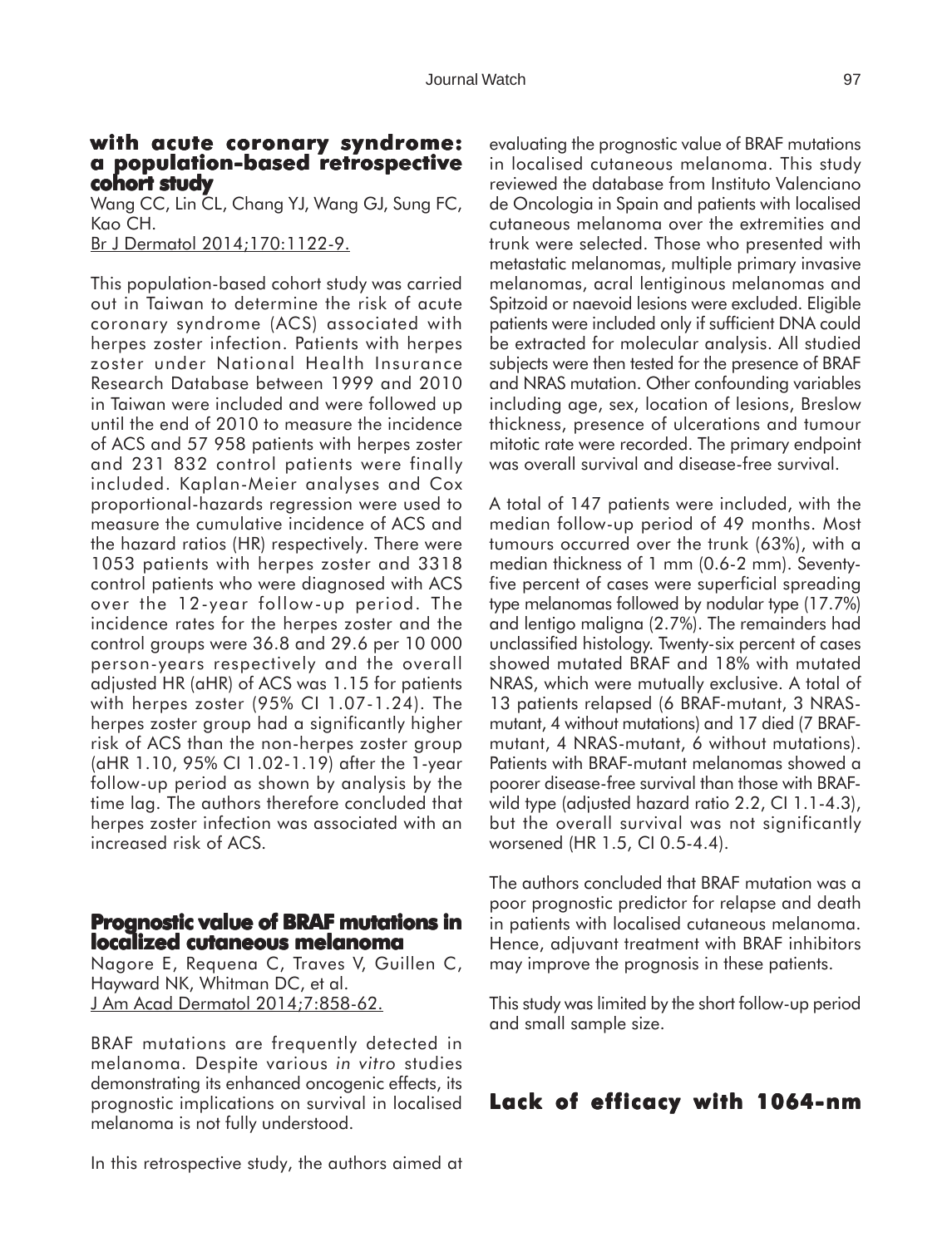#### **neodymium:yttrium-aluminumgarnet laser for the treatment of laser for the treatment onychomycosis: a randomized controlled trial trial**

Hollmig ST, Rahman Z, Henderson MT, Rotatori RM, Gladstone H, Tang JY. J Am Acad Dermatol 2014;70:911-7.

There are different treatment modalities for onychomycosis. Laser treatment had been a recent focus and it was also approved by the Food and Drug Administration for temporary nail plate clearance. Although the exact mechanism is still not fully understood, it is believed that light energy penetrates through the nail plate and reaches a temperature that kills the colonised fungus. However, there is only limited data supporting the use of laser in onychomycosis and its long-term efficacy is not known. Hence, in this randomised controlled study, the authors aimed at evaluating the clinical and mycological outcome using 1064 nm Nd:YAG laser in patients with onychomycosis at three and 12 months.

Twenty-seven patients with both clinical and mycological confirmed onychomycosis were included. They were randomised into laser or control group at 2:1 ratio (laser 17, control 10). Patients in the treatment arm received two courses of laser treatments separated by two weeks, at the setting recommended by laser manufacturer (fluence  $5 \text{ J/cm}^2$ , pulse width 0.3 ms, spot size 6 mm, rate 6 Hz, 2-3 passes), while all patients in the control group were also offered a single laser treatment at the end of a three-month observation period. Both groups were assessed at three months for mycological clearance, clinical proximal nail plate clearance and complete clinical clearance. Cases who had received laser treatment but not controls were assessed 12 months later for long-term efficacy.

At the end of the study, 12 patients with 57 clinically involved toenails were treated with laser treatment while 12 patients with 68 affected toenails were assigned to the control group.

After three months, 33% of the laser group and 20% of the control group showed negative culture, which was not significantly different  $(p=0.49)$ . Moreover, there was no significant difference in terms of proximal nail plate clearance and complete clinical clearance at three months in both groups. Furthermore, there was no statistically significant difference in clinical clearance in the treatment group at 12 months when compared to baseline.

The authors concluded that 1064-nm Nd:YAG device was not effective for onychomycosis, but these results could not be generalised to other devices and treatment parameters. Further wellconducted studies on other devices are warranted to evaluate the role of laser treatment on onychomycosis. This study was limited by the small sample size, which was underpowered to detect clinically less obvious improvement and to allow stratification by different types of causative organisms and severity of the diseased nail.

#### **Thymic stromal lymphopoietin variation, filaggrin loss of function, filaggrin of function, and the persistence of atopic dermatitis**

Margolis DJ, Kim B, Apter AJ, Gupta J, Hoffstad O, Papadopoulos M, et al. JAMA Dermatol 2014;150(3):254-9.

Atopic dermatitis (AD) is known to be associated with loss-of-function mutations in the filaggrin (FLG) gene. Thymic stromal lymphopoietin (TSLP) was also reported to be associated with AD. TSLP promotes the differentiation of naive T cells into type 2 helper T cells, a cell type associated with atopic diseases. Increased expression of TSLP is strongly associated with atopic diseases including AD, asthma, allergic rhinitis and food allergy. It is postulated that patients with diminished TSLP expression, even in the setting of skin barrier dysfunction due to a FLG loss-of-function mutation, would be less likely to exhibit active symptoms of AD. The objective of this study is to evaluate the association between TSLP variation and the persistence of the symptoms of AD.

This was a prospective cohort study investigating the self-reported outcome of whether a child's skin had no symptoms of AD and required no medications for six months at six-month intervals. A total of 796 children enrolled in the Paediatric